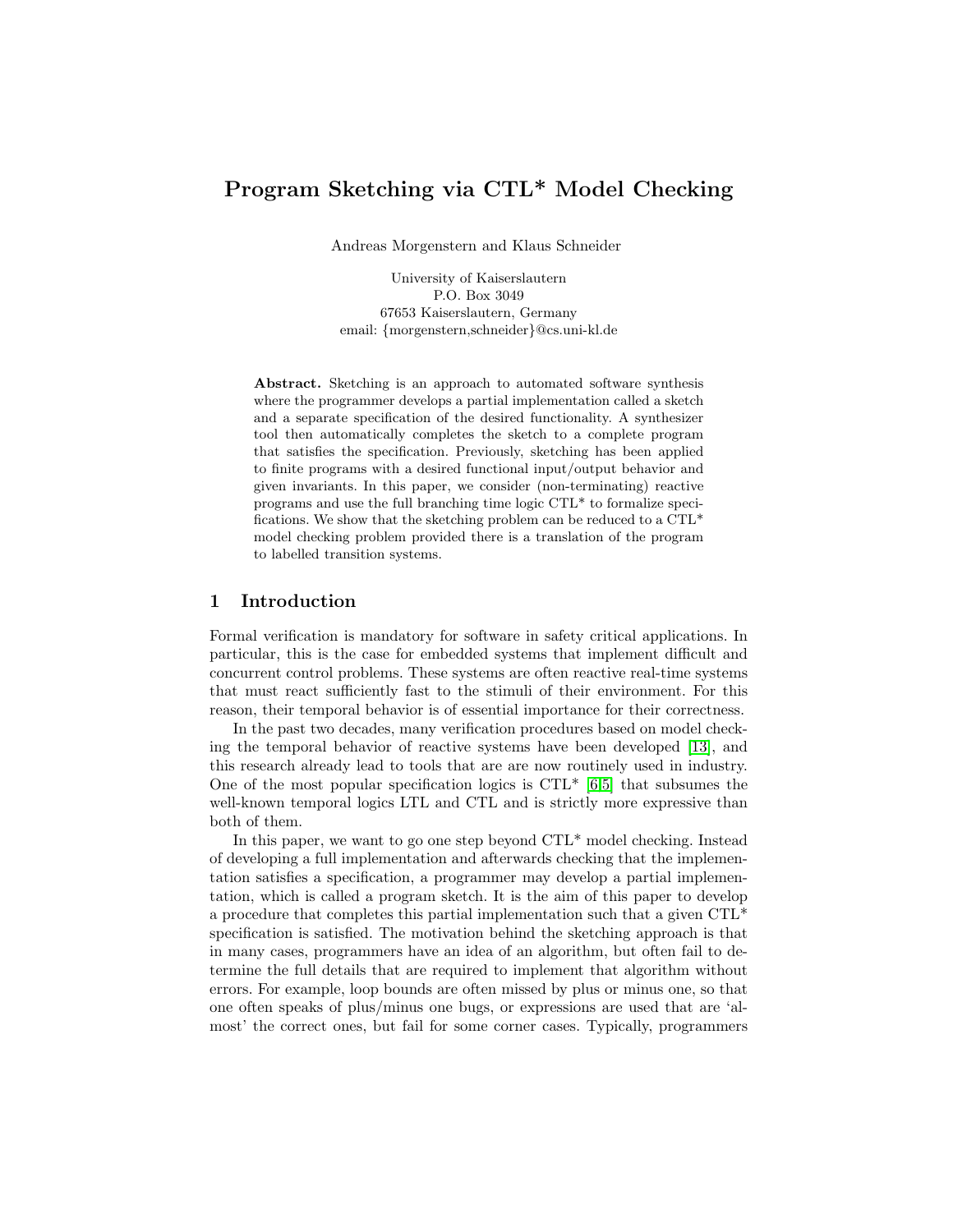feel whether an expression may not be correct, but they usually have no means in programming languages to express their doubts. Hence, instead of forcing a human programmer to determine the error-prone details, we employ computers to solve this difficult task in that we want to develop a synthesis procedure that selects among a set of given program expressions one that satisfies the specifications.

The term "sketching" has been coined by Solar-Lezama et. al [\[16,](#page-17-3)[18,](#page-17-4)[17\]](#page-17-5). The difference to our approach is that we consider reactive systems, i.e., systems with typically non-terminating behaviors that are specified by temporal logic specifications. Clearly, there is also a relationship to infinite games [\[7,](#page-17-6)[12,](#page-17-7)[11,](#page-17-8)[2,](#page-17-9)[10\]](#page-17-10). However, we want to emphasize that we solve a completely different problem: In infinite games, the players may select in each position of the game among a set of inputs and there is no restriction on this set of inputs with respect to the previously chosen inputs. Our problem is totally different: we seek one program expression that is used in the desired occurrences of the program and this program expression may not change whenever we reenter this program position  $a$ gain<sup>[1](#page-1-0)</sup>.

There is also a relationship to programming with angelic nondeterminism: in [\[3\]](#page-17-11) the authors propose to use Floyd's nondeterministic choose operator to allow the formulation of nondeterministic (finite) programs. The question they consider is whether this choose operator can be replaced by a deterministic program expression such that the specification is fulfilled. However, their procedure is more or less an example-generator: given a partial (nondeterministic) program with choose operator their procedure generates a finite execution trace such that the specification is satisfied and the programmer is still left with the problem of determining the correct program expressions based on this execution trace. In contrast, we use the ability of model checkers to generate counterexamples to actually generate correct program expressions (respectively to select one among a list of given proposals).

To be independent of the underlying programming language in this paper, we develop our theory purely on the basis of Kripke structures which are labelled transition systems. Hence, one is able to use our approach with any programming language provided there is a convenient representation as a transition system. In order to leave the freedom to choose between different program expressions, we endow the Kripke structure with a set of oracles and the synthesizer has to choose among these oracles to fulfill the specification. We have implemented our

<span id="page-1-0"></span> $1$  Moreover, the known algorithms for the solution of infinite games solve the synthesis problem in an unsatisfactory way: as they construct a strategy that solves the synthesis problem, their result is a (nondeterministic) Moore (or a Mealy) automaton reading the uncontrollable inputs and generating the controllable inputs of the system as its outputs. Deriving a program expression from this automaton to replace the controllable inputs is a challenging task, in particular, if the resulting automaton is given symbolically, e.g., as a BDD. While a hardware circuit can be directly derived from this description, a program expression at the level of the source code, where more abstract data types than booleans should be used, cannot be directly obtained.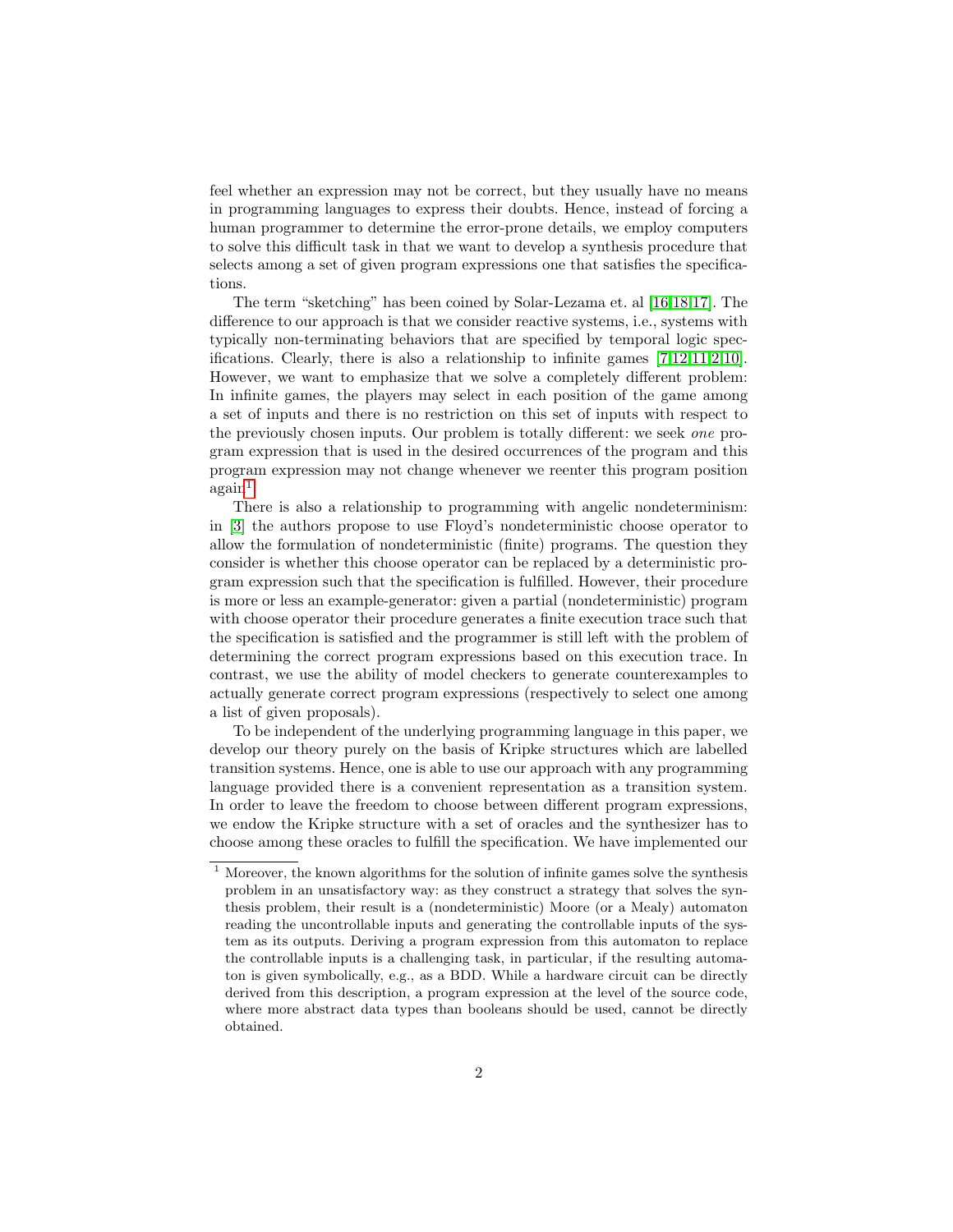approach for the Quartz programming language that is a descendent of Esterel, which is a very good choice for implementing reactive systems. Examples given in the paper have been worked out with our  $A$ verest<sup>[2](#page-2-0)</sup> system.

The outline of the paper is as follows: In the next section, we motivate the problem considered in this paper and indicate how we solve it. Section [3](#page-2-1) recalls then formal definitions of the temporal logic CTL\*. We also formally define Kripke structures with oracles in that section. Section [4](#page-2-1) contains the core of the paper where we prove that our problem can be polynomially reduced to CTL\* model checking, so that the PSPACE-completeness of CTL\* defines also the complexity class of our problem. In Section [5,](#page-2-1) we then show how we implemented the approach on top of our Averest system. We finally briefly discuss related and future work in our conclusions.

```
macro M = 10;
macro N = 2;
module BinarySearch([N]int{M} ?a, int{M} ?v, nat{N+1} i) {
    nat\{N\} left, right, mid;
    left = 0;right = N - 1;
    i = N;while(left \langle right \& i==N) {
        mid = (left + right) / 2;if(a[\text{mid}]<v)next(left) = mid+1;else if (a[mid] > v)\mathbf{next}(\text{right}) = \text{mid}-1;else // v has been found
            next(i) = mid;pause;
    }
}
```
<span id="page-2-1"></span>Fig. 1. Faulty Implementation of Binary Search

# 2 Motivating Example

As already stated, we consider the situation where a programmer has an idea of how the algorithm should work, but fails to provide the full details in terms of correct program expressions. For an example, consider the faulty implementation of the well-known binary search algorithm. In Figure [1,](#page-2-1) we have chosen an

<span id="page-2-0"></span><sup>2</sup> Available at http://www.averest.org.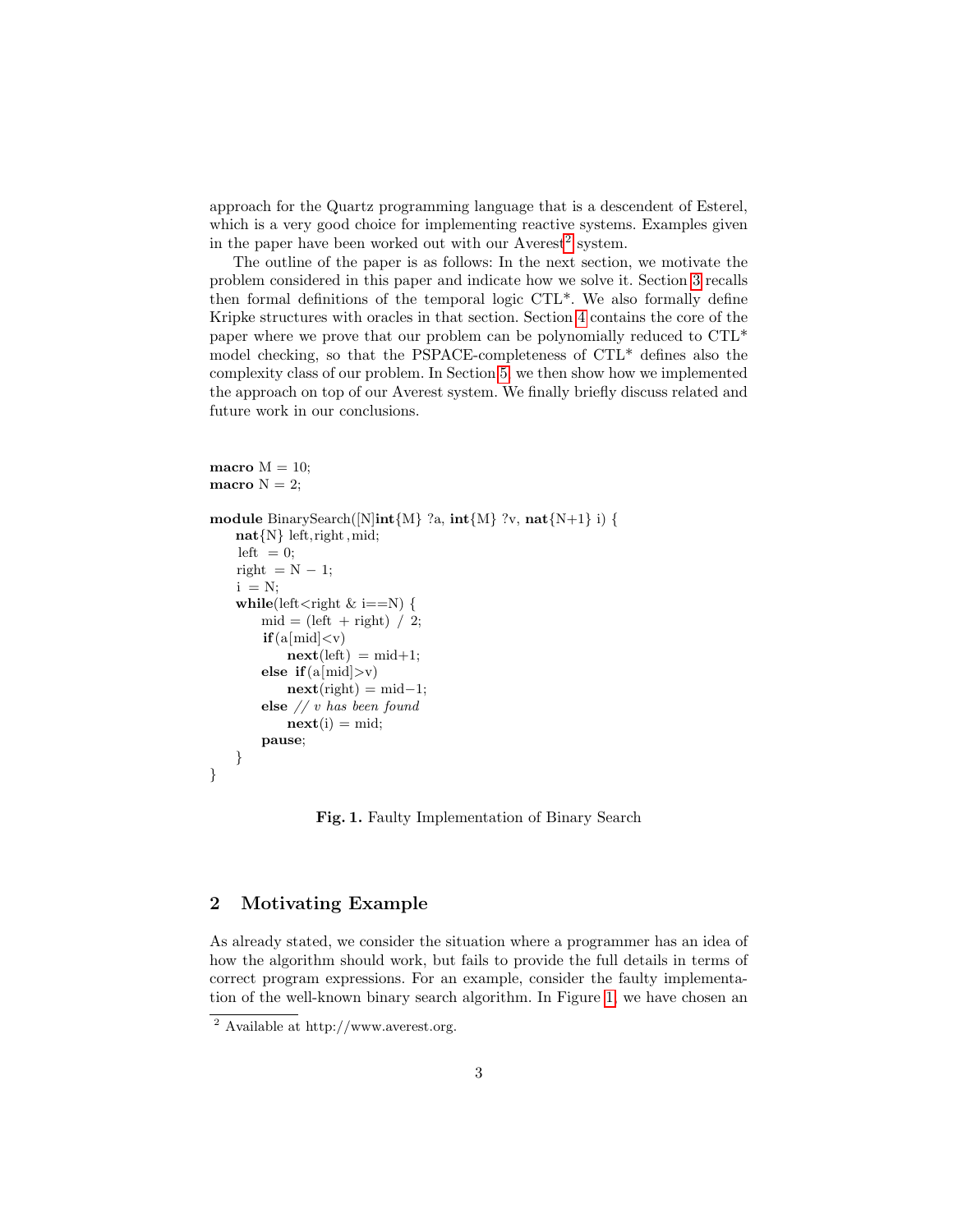implementation in the synchronous programming language Quartz [\[14\]](#page-17-12), but the choice of the programming language is not relevant for the errors on the program. The algorithm searches a desired value v in a sorted array a and returns the index i of the array element  $a[i]$  if v is contained in a, and terminates with  $i == N$  which is no legal array index, since the array has elements a  $[0], \ldots$ ,  $a[N-1]$ .

The local variables left and right store the borders of the sub-array a that has to be searched through in future iterations. Hence, initially, we have left==0 and right==N-1 so that the entire array is searched through. Since a is sorted, the idea is to compare the middle element of the current sub-array with the desired value v. To this end, the index of the middle position mid is computed as  $mid = (left + right) / 2$ . If v is less than a [mid], one assigns right=mid and if v is greater than a[mid], one assigns right=mid, and if v is equal to a [mid], one assigns  $i = mid < N$ . These computations are iterated until left > = right or no longer  $i = N$  holds.

While this algorithm seems to be plausible, and while it is contained in many textbooks on algorithms, and is even taught (and verified!) each year in many courses in computer science, it is nevertheless wrong: For example, consider an array consisting of two elements 0 and 1 and the value search for is  $v=1$ . The algorithm starts with  $left=0$  and  $right=1$  and computes then  $mid=0$ . We then have a [mid] ==  $0 < 1$  == v, so that left is assigned the value mid+1, i.e., 1. Since we then have no longer left  $\langle$ right, the loop terminates, but still i==N holds and thus, i points to the wrong index. The value is therefore not found even though it is contained in the array. This example suggests that the loop condition should be rather left  $\epsilon = r \cdot r$  is  $i = -N$  instead of left  $\epsilon$ right  $\epsilon$ i==N, so that another iteration is performed.

However, even with the modified loop condition left  $\leq$  right  $\&$  i==N, the algorithm is still not correct: Assume a consists of the two values 2 and 3, and we search for the value v=1 that is therefore not contained in the array. Again, the algorithm starts with left=0 and right=1 and computes then mid=0. We then have a  $[\text{mid}]$  == a $[0]$  == 2 > 1 == v, so that right is assigned the value  $mid-1$ , i.e.,  $-1$ . This is very dangerous since this leads to an out-of-bound error in the next iteration.

In a recent 'Google research blog', it has been reported [\[15\]](#page-17-13) that almost all binary search algorithms are broken. The problems are usually that arithmetic over- and underflows may occur in the computation of the index of the middle position. While it seems to be unavoidable at a first glance, [\[15\]](#page-17-13) proves that the expressions  $x+(y-x)/2$  and  $(x+y)\geq 1$  correctly implement that position without overflows in case of signed integers, and the expression  $(x \text{ and } y)$  + (x xor y)/2 can be safely used in case of unsigned integers.

These problems with the binary search algorithm are well-known: In [\[9\]](#page-17-14), it is mentioned that the main idea of binary search has been published as early as 1946. However, the first correct implementation has been given probably in 1960 [\[9\]](#page-17-14). A similar problem with respect to integer arithmetic remained undiscovered in the binary search implementation of the Java library for nearly 9 years. While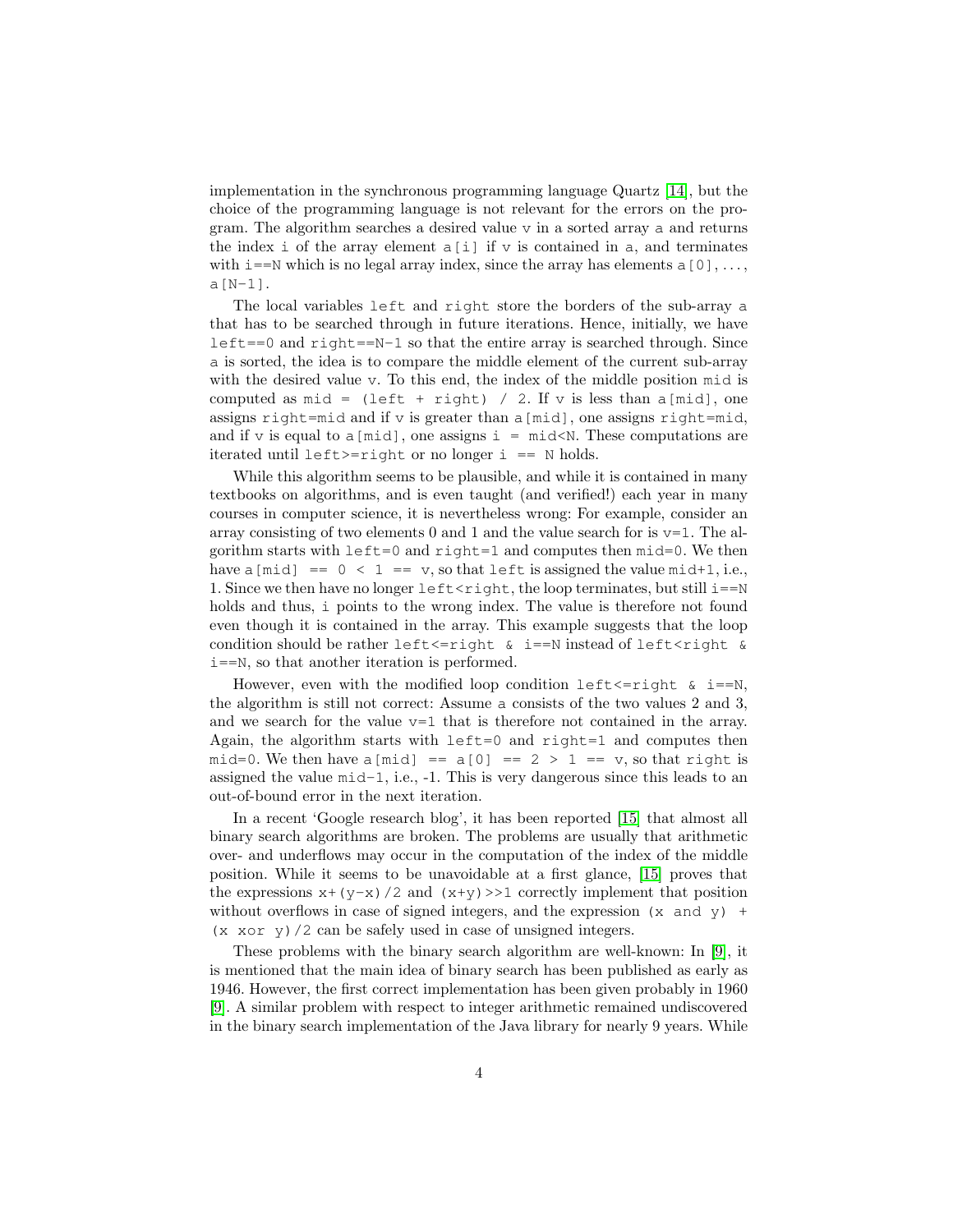such problems are typically found by model checking, removing the errors is still a hard and error-prone task.

Our approach to the problem is as follows: For example, it is pretty clear that the loop condition should contain either left<right or left<=right. Hence, the programmer might use (sel ? left<right : left<=right) by introducing a new boolean oracle variable sel. This conditions equals to either left<right or left<=right depending on whether sel is true or false, respectively. In a similar manner, we might introduce new oracle variables add and sub that represent natural numbers (either 0 or 1) that are then used to increment or decrement the mid value.

The question we are going to solve in this paper is then to select constant values for the oracle variables sel, add, mul to replace the variables sel, add, mul.

# 3 Preliminaries

In this section, we recall the formal definitions required for the formulation of our problem. In particular, we start with the definition of the syntax and semantics of the temporal logic CTL\* which we use for specifying the reactive programs that we want to develop. We will also consider a 'translation' from automata to Kripke structures (labelled transition systems). Finally, we provide a formal definition of Kripke structures with oracles which we use as a representative for incompletely specified programs.

#### 3.1 Syntax and Semantics of CTL\*

As already mentioned, we start the preliminaries with the definition of the syntax and semantics of the temporal logic CTL\* [\[5\]](#page-17-2). The following mutually recursive definitions introduce the set of path formulas  $\mathtt{PF}_\varSigma$  and the set of state formulas  $SF_{\Sigma}$  over a given finite set of variables  $V_{\Sigma}$ .

- The set of path formulas PF<sub>Σ</sub> over the variables  $V_{\Sigma}$  is the least set which satisfies the following properties:
	- state formulas: each state formula is a path formula, i.e.  $SF_{\Sigma} \subseteq PF_{\Sigma}$
	- boolean operators:  $\neg \varphi$ ,  $\varphi \wedge \psi$ ,  $\varphi \vee \psi \in \text{PF}_{\Sigma}$ , if  $\varphi, \psi \in \text{PF}_{\Sigma}$
	- temporal operators:  $\mathsf{X}\varphi$ ,  $[\varphi \underline{\mathsf{U}} \psi], [\varphi \underline{\mathsf{B}} \psi] \in \text{PF}_{\Sigma}$ , if  $\varphi, \psi \in \text{PF}_{\Sigma}$
- The set of state formulas  $SF_{\Sigma}$  over the variables  $V_{\Sigma}$  is the least set which satisfies the following properties:
	- variables: each variable is a state formula, i.e.  $V_{\Sigma} \subseteq S_{\Sigma}$
	- boolean operators:  $\neg \varphi, \varphi \wedge \psi, \varphi \vee \psi \in \text{SF}_{\Sigma}$ , if  $\varphi, \psi \in \text{SF}_{\Sigma}$
	- path quantifiers:  $E\varphi, A\varphi \subseteq S_{F\Sigma}$  if  $\varphi \in P_{F\Sigma}$

The set of CTL<sup>\*</sup> formulas over the set of variables  $V_{\Sigma}$  is the set of state formulas  $S_{\mathcal{F}\Sigma}$ . CTL\* formulas are interpreted over Kripke structures, which are labelled transition systems as defined below: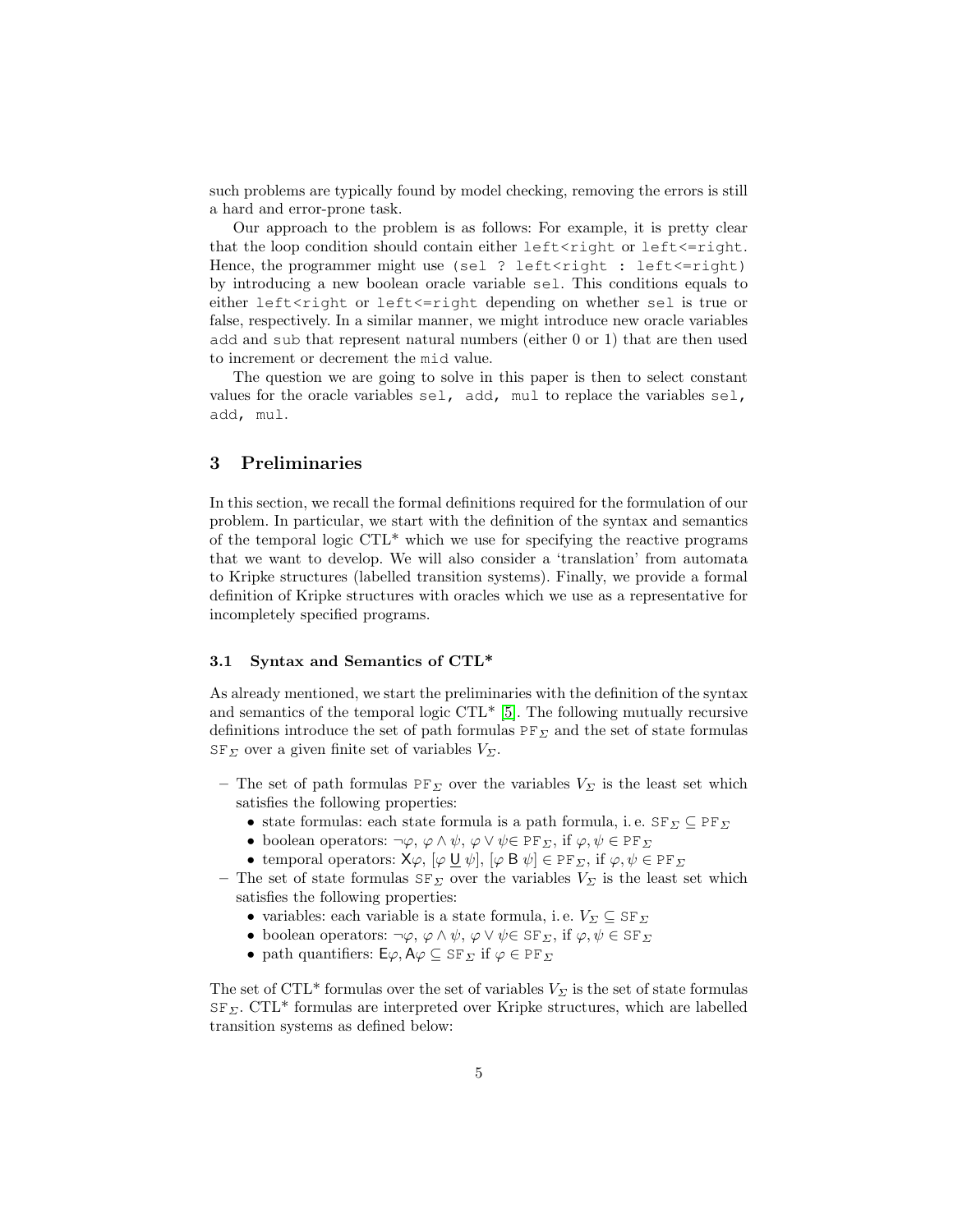**Definition 1 (Kripke Structures).** A Kripke structure  $\mathcal{K} = (\mathcal{S}, \mathcal{I}, \mathcal{R}, \mathcal{L})$  for a finite set of variables  $V$  is given by a finite set of states  $S$ , a set of initial states  $\mathcal{I} \subseteq \mathcal{S}$ , a transition relation  $\mathcal{R} \subseteq \mathcal{S} \times \mathcal{S}$ , and a label function  $\mathcal{L}: \mathcal{S} \to 2^V$  that maps each state to the set of variables that hold in this state.

To define the semantics of CTL\*, we have to define infinite paths through a Kripke structure:

**Definition 2 (Paths).** Given a set of atomic propositions  $V$ , an infinite path is a function  $\pi : \mathbb{N} \to 2^{\mathcal{V}}$ . We denote the *i*-th state of the path  $\pi$  as  $\pi^{(i-1)}$  for  $i \in \mathbb{N}$ . Using this notation, paths are often given in the form  $\pi^{(0)}\pi^{(1)}$ .... The path starting at t is moreover written as  $(\pi, t) := \pi^{(t)} \pi^{(t+1)} \dots$ 

Note that a path as defined above is nothing but a sequence of assignments over the variables  $V_{\Sigma}$ . The semantics of path formulas is informally given as follows (see e.g. [\[13\]](#page-17-0) for a full definition):  $X\varphi$  holds at a path  $\pi$  at position  $t_0$  if  $\varphi$  holds at position  $t_0+1$  on the path.  $[\varphi \underline{U} \psi]$  holds at  $t_0$  iff  $\psi$  holds for some position  $\delta \geq t_0$ and  $\varphi$  holds invariantly for every position t with  $t_0 \leq t < \delta$  i.e.  $\varphi$  holds until  $\psi$  holds. The weak before operator  $[\varphi \boxtimes \psi]$  holds at  $t_0$  iff either  $\varphi$  holds before  $\psi$  becomes true for the first time after  $t_0$  or  $\psi$  never holds after  $t_0$ . Finally,  $E\varphi$ holds in a state s of a Kripke structure if there is a path  $\pi$  starting in s such that  $\varphi$  holds on  $\pi$ , and analogously,  $A\varphi$  holds in a state s of a Kripke structure if all paths starting in s satisfy  $\varphi$ .

Finally, a Kripke structure satisfies a CTL<sup>\*</sup> formula  $\Phi$  if all initial states satisfy  $\Phi$ <sup>[3](#page-5-0)</sup>.

#### 3.2 Relating Automata to Kripke Structures

While Kripke structures are convenient for model checking, they are not useful in system design where state-based systems must still be executable for means of simulation and synthesis. To this end, we must distinguish between input and state variables, to keep track of the causality and the actors that determine the values of these variables. Thus, one typically prefers automata over Kripke structures, where in case of reactive systems, these automata read infinite words over letters chosen from an input alphabet:

**Definition 3.** An automaton  $\mathfrak{A} = (Q, \Sigma, Q_0, \Delta, \mathcal{L})$  over the alphabet  $\Sigma$  and a set of variables  $V$  is given by a finite set of states Q, a set  $Q_0$  of initial states, a transition relation  $\Delta \subseteq Q \times \Sigma \times Q$  and a labeling function  $\mathcal{L}: Q \to 2^{\mathcal{V}}$ .

<span id="page-5-0"></span><sup>3</sup> Other temporal operators can be defined as syntactic sugar in terms of the above ones:  $G\varphi := [0 \boxtimes \neg \varphi], F\varphi := [1 \underline{U} \varphi], [\varphi \boxtimes \psi] := \neg [\neg \varphi \underline{U} \psi] [\varphi \boxplus \psi] :=$  $[\psi \mathsf{B} (\neg \varphi \wedge \neg \psi)], [\varphi \mathsf{B} \psi] := [\neg \psi \mathsf{U} (\varphi \wedge \neg \psi)] [\varphi \mathsf{W} \psi] := [(\varphi \wedge \psi) \mathsf{B} (\neg \varphi \wedge \psi)]$  $[\varphi \underline{W} \psi] := [\neg \psi \underline{U} (\varphi \wedge \psi)].$  For example,  $[\varphi \underline{U} \psi]$  is the *weak until* operator that can be alternatively defined as  $[\varphi \cup \psi] := [\varphi \cup \psi] \vee \mathsf{G}\varphi$ , i.e. the event  $\psi$  that is awaited for may not hold in the future. To distinguish weak and strong operators, the strong variants of a temporal operator are underlined in this paper (as done above).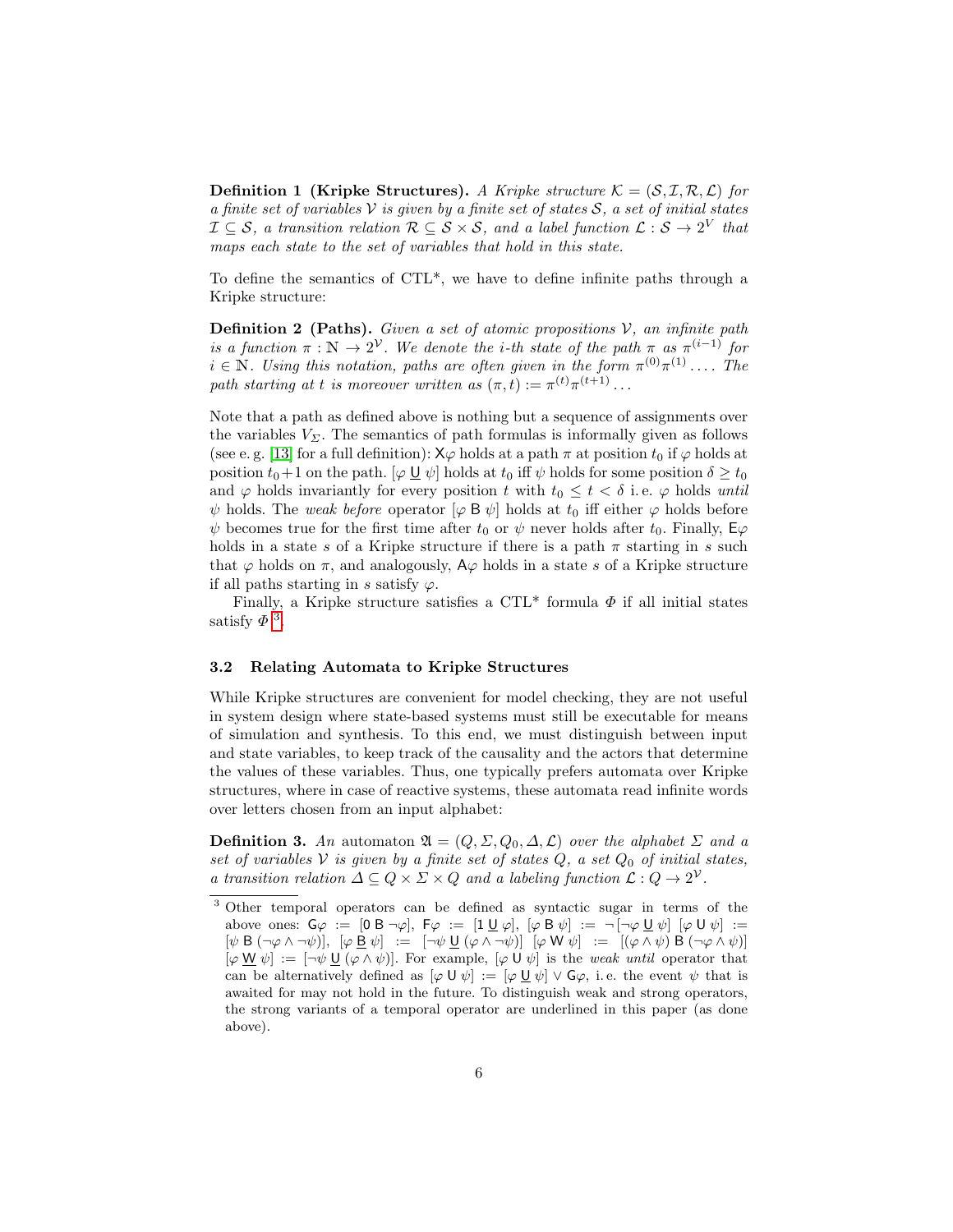Using standard terminology, we say that  $\mathfrak A$  is *deterministic*, if exactly one initial state exists and for each  $q \in Q$  and each input  $\sigma \in \Sigma$ , there exists exactly one  $q' \in Q$  with  $(q, \sigma, q') \in \mathcal{R}$ . In that case, we write  $\mathfrak{A} = (Q, \Sigma, q_0, \delta, \mathcal{L})$  with an initial state  $q_0$  and a deterministic transition function  $\delta: Q \times \Sigma \to Q$ .

Obviously, there is a close relationship between automata and Kripke structures that is captured in the following definition [\[13\]](#page-17-0):

Definition 4 (Associated Kripke Structure of an Automaton). Given an automaton  $\mathfrak{A} = (Q, \Sigma, Q_0, \Delta, \mathcal{L})$  over the alphabet  $\Sigma$ , and a set of variables V, we define the associated Kripke structure  $\text{Struc}(\mathfrak{A}) = (\mathcal{S}, \mathcal{I}, \mathcal{R}, \mathcal{L}')$  as follows

$$
- S = Q \times \Sigma
$$
  
-  $\mathcal{I} = Q_0 \times \Sigma$   
-  $\mathcal{R}((q, \sigma), (q', \sigma')) \leftrightarrow \Delta(q, \sigma, q')$   
-  $\mathcal{L}'(q, \sigma) = q.$ 

Intuitively, the states of the associated Kripke structure consist of the configurations of an automaton, i.e., pairs  $(q, \sigma)$  consisting of a state q and an input letter  $\sigma$  that is read in that state. While automata are the natural result of translations of finite state programs, they are not well-suited for the definition of the semantics of temporal logics. For this reason, we make use of both automata and Kripke structures and use the above definition to relate both when necessary.

#### 3.3 Kripke Structure with Oracles and Implementations

The previous subsection gives us a blueprint to define our problem: we assume that we are given an automaton where some of the inputs are oracle variables. Those oracle variables may represent "angelic" nondeterminism that may be resolved in favor to satisfy the specification. Hence we seek a deterministic implementation of those nondeterministic variables such that the specification is fulfilled. Translated to Kripke structure, we may assume that the state set of a Kripke structure  $\mathfrak A$  is the product of a state set  $\mathcal Q$  and a oracle set  $\mathcal O$  and an implementation of  $\mathfrak A$  is a Kripke structure that selects exactly one element of the oracle set and fixes this element throughout the execution.

Definition 5 (Kripke Structure with Oracles). A Kripke structure with oracles is a Kripke structure  $\mathcal{K} = (\mathcal{S}, \mathcal{I}, \mathcal{R}, \mathcal{L})$  as before where  $\mathcal{S} = \mathcal{Q} \times \mathcal{O}$  is the product of a state set  $Q$  with a oracle set  $Q$ .

An implementation  $\mathcal{K}_o = (\mathcal{S}_o, \mathcal{I}_o, \mathcal{R}_o, \mathcal{L})$  for some  $o \in \mathcal{O}$  is a restriction of  $\mathcal K$ given by

$$
\begin{aligned}\n& -\mathcal{S}_o = \mathcal{S} \cap \{o\} \\
& -\mathcal{I}_o = \mathcal{I} \cap \{o\} \\
& -\mathcal{R}_o((q, \hat{o}), (q', \hat{o}')) \leftrightarrow \mathcal{R}((q, \hat{o}), (q', \hat{o}')) \land \hat{o} = \hat{o}' = o\n\end{aligned}
$$

The question we are going to solve in this paper is to find an answer to the following question: Given a Kripke structure  $K$  with oracles and a CTL\* formula  $\Phi$ , is there an implementation  $\mathcal{K}_o$  of  $\mathcal{K}$  such that  $\mathcal{K}_o \models \Phi$ ?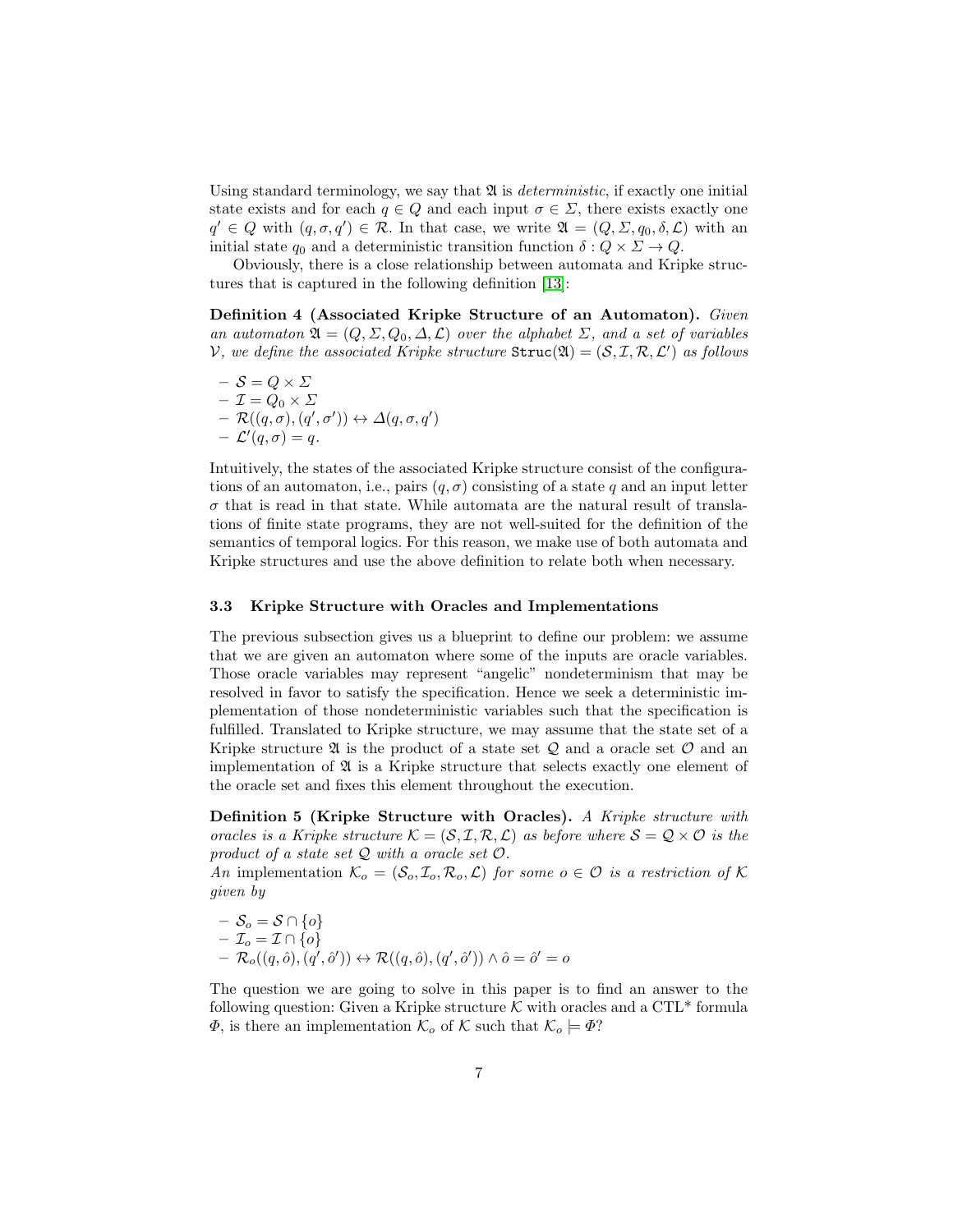### 4 Implementations for Kripke Structures with Oracles

In this section, we show that the problem to determine whether a system has an implementation can be reduced to a CTL\* model checking problem.

**Theorem 1.** Let  $\mathcal{K} = (\mathcal{Q} \times \mathcal{O}, \mathcal{I}, \mathcal{R}, \mathcal{L})$  be a Kripke structure with oracle set O and a CTL\* formula  $\Phi$ . There exists a Kripke structure  $\mathcal{K}' = (\mathcal{S}', \mathcal{I}', \mathcal{R}',$  $\mathcal{L}'$ ) whose size is polynomial in the size of  $\mathfrak A$  such that the following holds: there exists an implementation  $\mathcal{K}_o$  of  $\mathcal K$  satisfying  $\Phi$  if and only if  $\mathfrak{A}'\models$  **EXAX** $\Phi$ .

*Proof.* We define  $K' = (\mathcal{I}', \mathcal{S}', \mathcal{R}', \mathcal{L})$  by adding new states  $q_0$  and  $q_{sel}^o$  for each value of the oracle set  $o \in \mathcal{O}$  as follows:

$$
- S' = Q \times O \cup \{q_0\} \cup \{q_{sel}^o \mid o \in O\}
$$
  
\n
$$
- \mathcal{I}' = \{q_0\}
$$
  
\n
$$
- \mathcal{R}' = \left( \{ (q_0, q_{sel}^o) \mid o \in O \} \cup \{ ((q_{sel}^o, (q, o)) \mid q \in \mathcal{I} \land o \in O) \} \cup \{ ((q, o), (q', o)) \mid ((q, o), (q', o)) \in \mathcal{R} \land o \in O \} \right)
$$

The intuitive idea behind the construction of  $K'$  is as follows: The only initial state is  $q_0$ , and  $q_0$  has transitions to every state  $q_{sel}^o$  for each value o of the oracle set  $\mathcal{O}$ . In each state  $q_{sel}^o$ , a choice is made for the oracle set that is kept invariant on all transitions of  $K'$ : The transition relation  $\mathcal{R}'$  of  $\mathcal{K}'$  is defined such that from  $q_{sel}^o$  there are only transitions to states  $(q, o)$  where q is an initial state of  $\mathfrak A$  and *o* is the value chosen by  $q_{sel}^o$ . Moreover, the transitions of  $K$  are pruned so that a transition leads from a state  $(q, o)$  to a state  $(q', o')$  only if  $o = o'$  holds (and there was already this transition in  $K$ ). Hence the sub-structure starting at  $q_{sel}^o$ is bisimulation equivalent to the implementation  $\mathcal{K}_o$ .

Now remember that a Kripke structure  $K$  satisfies a CTL\* specification  $\Phi$  if and only if all initial states of K satisfy  $\Phi$ . Hence there does exist a implementation  $\mathcal{K}_o$  if and only if the sub-structure rooted at  $q_{sel}^o \models \mathsf{AX}\Phi$  and accordingly if and only if  $K' \models EXAX\Phi$ .

The following corollary determines the complexity of the problem:

Corollary 1. Deciding whether a Kripke structure with oracles has an implementation satisfying a  $CTL^*$  property is PSPACE-complete.

Proof. The problem of CTL\* model checking (which is PSPACE-hard) can be reduced to the problem of deciding the existence of an implementation over a singleton Oracle set that has no effect. Hence PSPACE-hardness follows. The problem can be solved in polynomial space, since the constructed Kripke structure of the previous theorem is polynomial in the size of the original Kripke structure and  $\text{CTL}^*$  model checking can be solved in polynomial time.  $\square$ 

# 5 Sketching Programs in Practice

In this section, we show how a program in a synchronous reactive programming language has to be modified to obtain a Kripke structure with oracles. To this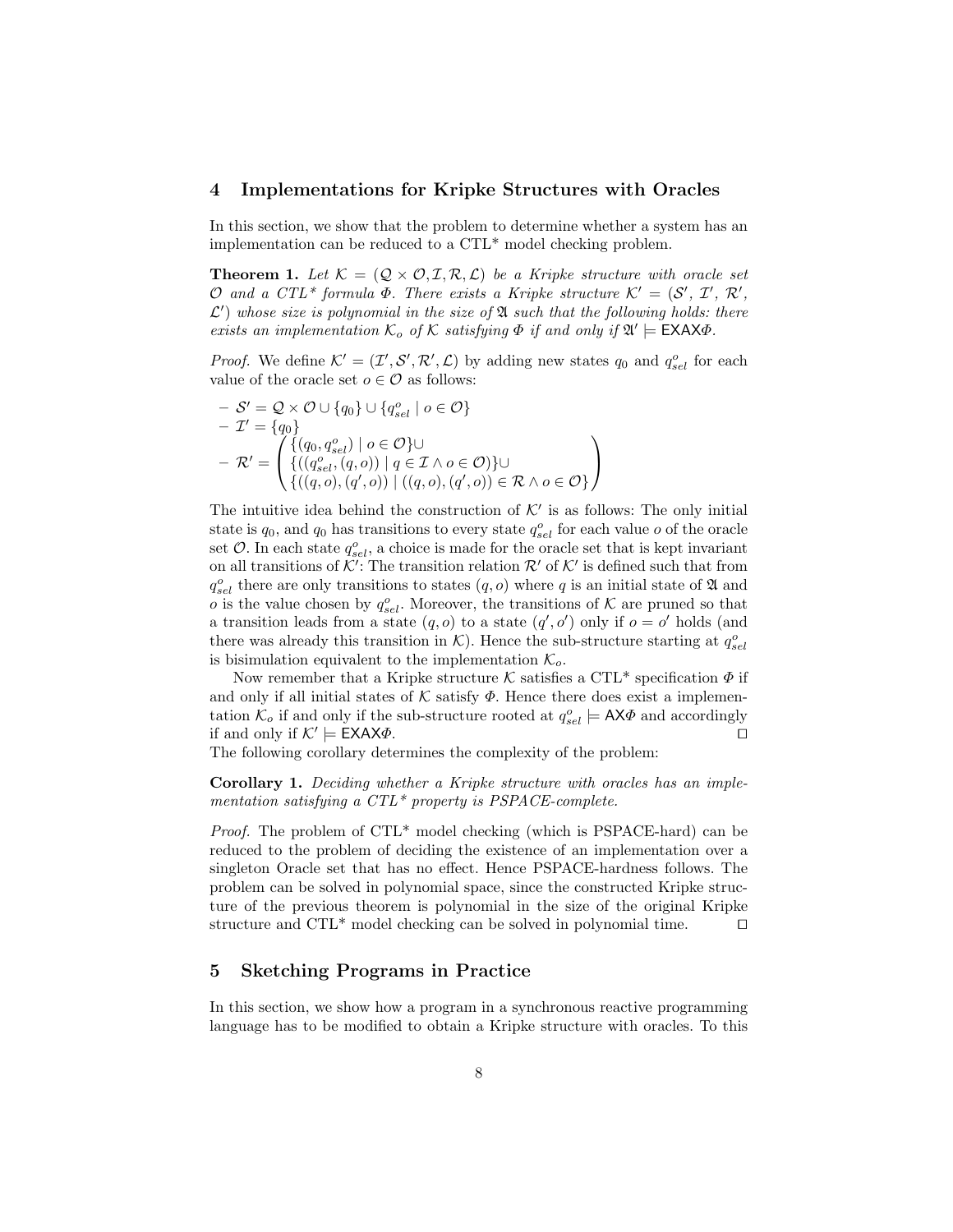end, we make use of our synchronous language Quartz [\[14\]](#page-17-12), a descendent of Esterel. As will be seen the changes are only needed in the program and can be moreover automatically done by a source code transformation. Moreover, note that the principle can be applied to any programming language, and it could also be performed on an automaton that has been obtained by translation of the program. We start with a short introduction to the synchronous language Quartz, and will then show how the construction given in Theorem [1](#page-2-1) can be performed at the source code level of Quartz programs.

#### 5.1 Essentials of the Synchronous Programming Language Quartz

Synchronous languages are becoming more and more attractive for the design and the verification of reactive real time systems. There are imperative languages like Esterel, data flow languages like Lustre, and graphical languages like certain Statechart variants like SyncCharts.

Synchronous languages are well-suited for the design of reactive systems since they provide language constructs for parallel execution of processes and a synchronous concurrency that matches with the product computation of automata and Kripke structures. Moreover, they have a formal semantics that allows one to translate synchronous programs to extended finite state machines, and if the program has only finite data types, then even to finite state automata. These translations allow one to directly apply model checking techniques to the automata obtained from synchronous programs or to generate hardware circuits that implement the desired automata.

The common paradigm of synchronous languages is the perfect synchrony [\[8,](#page-17-15)[1\]](#page-17-16) which means that the execution of programs is divided into macro steps that are usually interpreted as logical time. As this logical time is the same in all concurrent threads, the threads run in lockstep, which leads to a deterministic form of concurrency. Macro steps are divided into finitely many micro steps that are atomic actions of the programs. Moreover, variables change synchronously in macro steps, i.e., variables have unique values in each macro step.

In the following, we give a brief overview of the synchronous programming language Quartz. We do, however, not describe the entire language, and refer instead to [\[14\]](#page-17-12). Provided that S,  $S_1$ , and  $S_2$  are statements,  $\ell$  is a location variable, x is a variable,  $\sigma$  is a boolean expression, and  $\alpha$  is a type, then the following are statements (keywords given in square brackets are optional):

- nothing (empty statement)
- $x = \tau$  and  $next(x) = \tau$  (assignments)
- $-$  assume( $\varphi$ ) (assumptions)
- $-$  assert $(\varphi)$  (assertions)
- $[\ell :]$ pause (start/end of macro step)
- $-$  if  $(\sigma)$   $S_1$  else  $S_2$  (conditional)
- $S_1; S_2$  (sequential composition)
- do S while(σ) (iteration)
- $S_1 \parallel S_2$  (synchronous concurrency)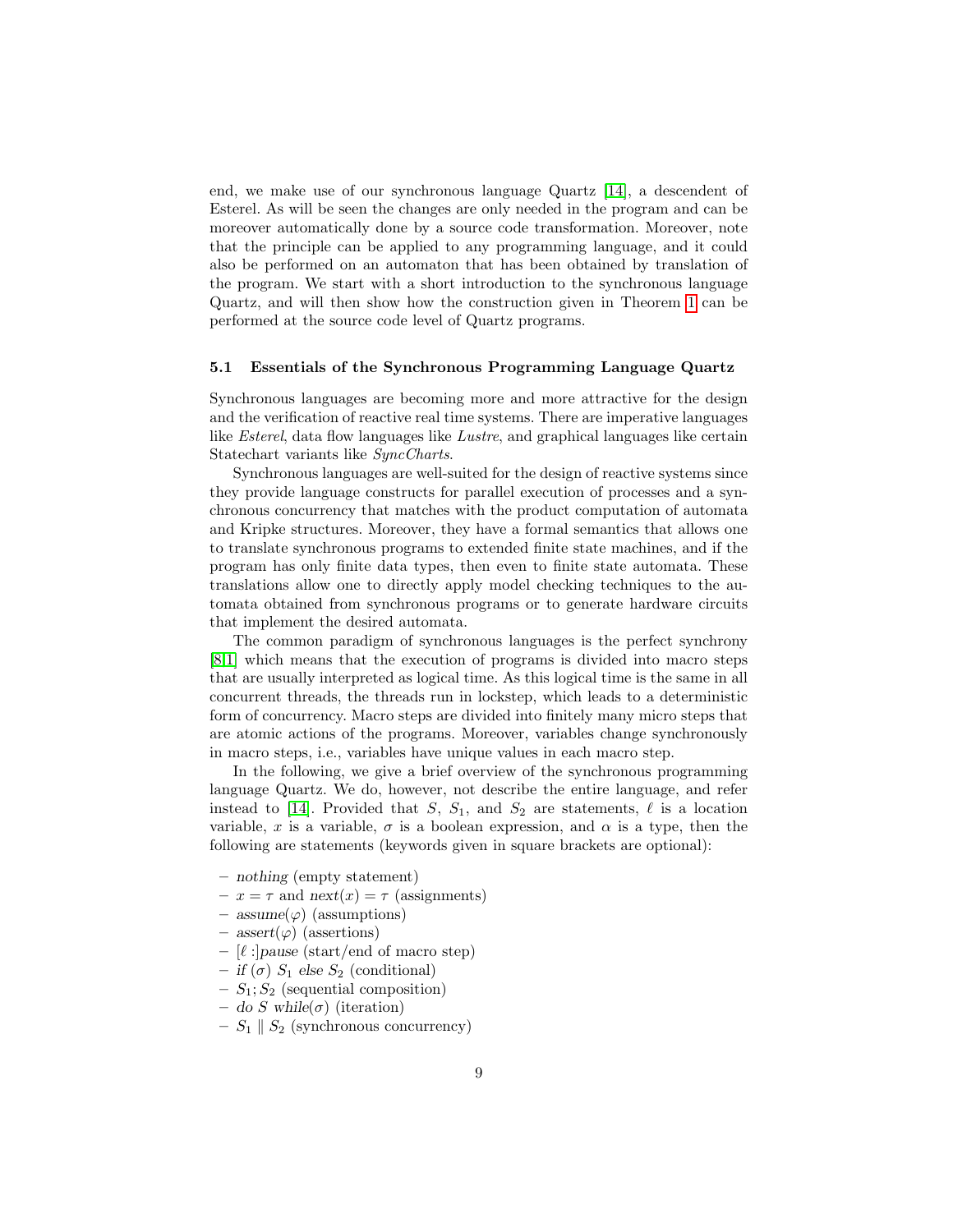- $-$  [weak] [immediate] abort S when  $(\sigma)$  (abortion)
- $-$  [weak] [immediate] suspend S when ( $\sigma$ ) (suspension)
- $\{\alpha x; S\}$  (local variable y with type  $\alpha$ )

The  $\ell$ : pause statement defines a control flow location  $\ell$  which is a boolean variable that is true iff the control flow is currently at the statement  $\ell$  : pause. Since all other statements are executed in zero time, the control flow can only rest at these positions in the program, and therefore the possible control flow states are the subsets of the set of locations. Hence, the variables  $\ell$  used to name these control flow locations are state variables that encode the control flow of the program.

There are two variants of assignments; and both evaluate the right-hand side  $\tau$  in the current macro step. While immediate assignments  $x = \tau$  immediately transfer the value of  $\tau$  to the left-hand side x, delayed assignments next(x) =  $\tau$ transfer this value in the following step.

In case the value of a variable is not determined by an assignment, a default value is determined by the declaration of the variable. To this end, declarations provide a storage class in addition to the type of a variable. There are two storage classes, namely mem and event that choose the previous value or a default value (determined by the type), respectively, in case no assignment determines the value of a variable. Available types are booleans, signed and unsigned integers (both with limited and unlimited bounds), bitvectors, as well as arrays and tuples of types.

In addition to the control flow constructs that are well-known from other imperative languages like conditionals, sequences and loops, Quartz offers synchronous concurrency  $S_1 \parallel S_2$  and sophisticated preemption and suspension statements, as well as further statements to allow comfortable descriptions of reactive systems (see [\[14\]](#page-17-12) for the complete syntax and semantics). In  $S_1 \parallel S_2$ , both statements  $S_1$  and  $S_2$  must run in lockstep as long as both are active, and the entire statement terminates when the last one of the contained statements terminates. Preemption statements attach a guard to a statement and either suspend or abort it if that guard is true. The immediate forms do already check for preemption at starting time, while the default is to check the preemption only after starting time. The weak variants allow all actions of the data flow to take place even at the time of preemption, while the strong variant forbids them at the time of preemption.

In Quartz programs, we may also add temporal logic specifications in section satisfies that follow a Quartz module (see examples below). The specifications listed in these sections can be endowed by an observer statement that makes it often easier to express properties that are otherwise hard to formulate in temporal logic alone. We consider however only specifications that stem from the temporal logic CTL\* in this paper.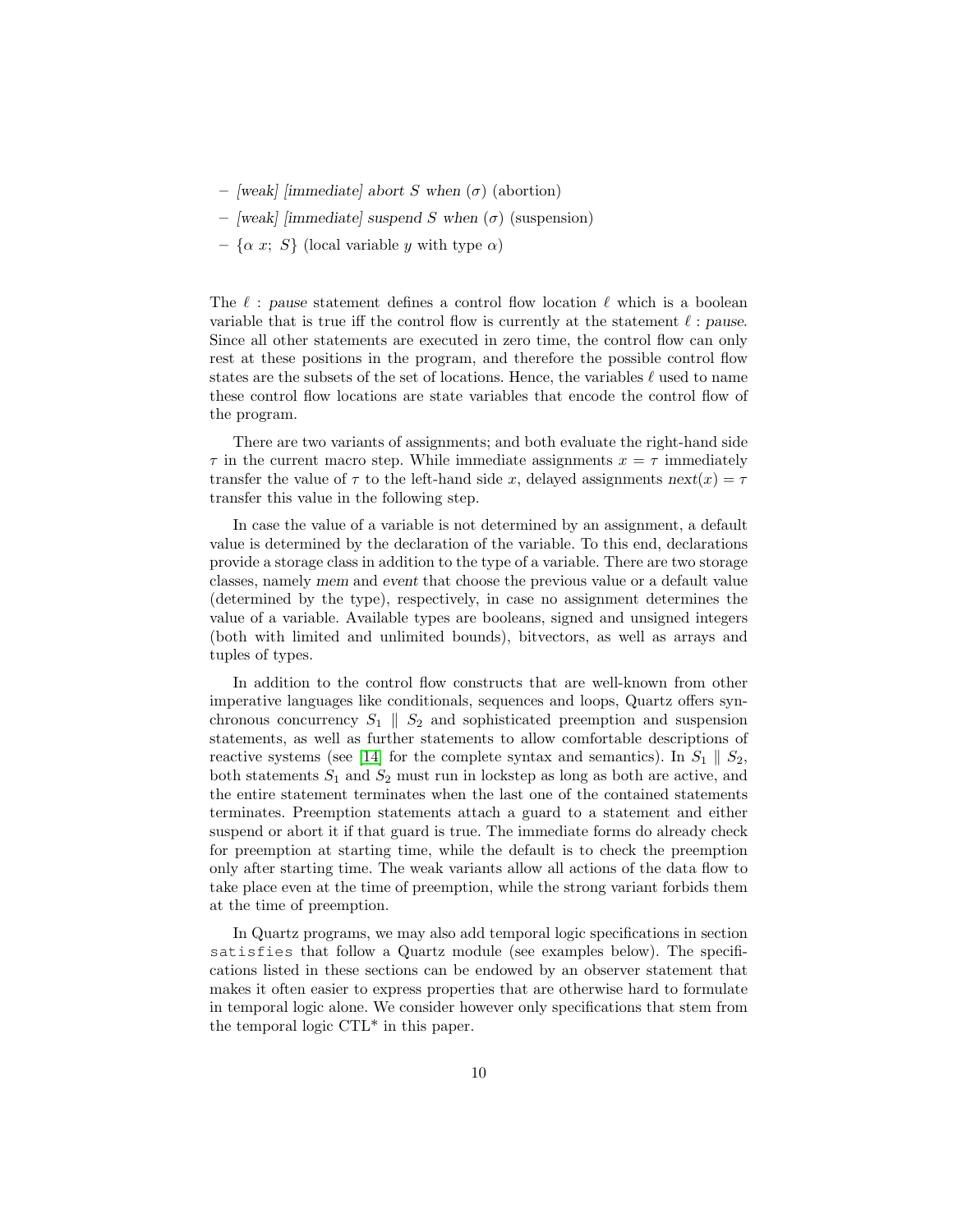#### 5.2 Examples

In Theorem [1,](#page-2-1) we have described a reduction of the oracle selection problem of CTL\* properties to CTL\* model checking. In this section, we show how that construction can be performed at the source code level of Quartz programs.

The Hello World Program of Sketching To start with, consider the "Hello World" program of sketching that has been introduced in [\[16\]](#page-17-3) which is reformulated in Quartz as follows:

```
macro N = 5;
module HelloWorld(nat{N} ?x, nat{N*2} !y) {
  y = x * ??:
  q_1: pause;
}
satisfies{
  s1: assert (y == x+x);
}
```
We define an input  $x$  and an output  $y$ , both as natural numbers with a fixed range: x may take values  $0, 1, \ldots 4$ , and y may take values  $0, 1, \ldots 9$ . The task of our synthesis procedure is to determine the value of the expression ?? such that the output  $y$  equals 2 times  $x$  in the initial step. To solve that problem, we divide our program into two modules. The first one is essentially the sketch given above where an additional input variable mul has been introduced to replace the ??. The second module implements the construction given in Theorem [1](#page-2-1) and is responsible for chosing a proper value for mul:

```
macro N = 5;
module HelloWorldSketch(nat{N} ?x, nat{N*2} !y,nat{3} ?mul,) {
  y = x * mul;q_1: pause;
}
module HelloWorldSelector(nat{N} ?x, nat{N*2} !y,nat{3} ?mul,){
  nat\{2\} m;
   q_sel: pause;
  m = \text{mul}:
  q_1: pause;
  HelloWorldSketch(x,y,m);
}
satisfies{
  spec1: assert E X A X (y == x+x);
}
```
According to the construction described in the proof of Theorem [1,](#page-2-1) we introduce a new state  $q_0$  and for each oracle value m a new state  $q$  sel. Note that in the above program, q sel is a unique control flow state, that is however multiplied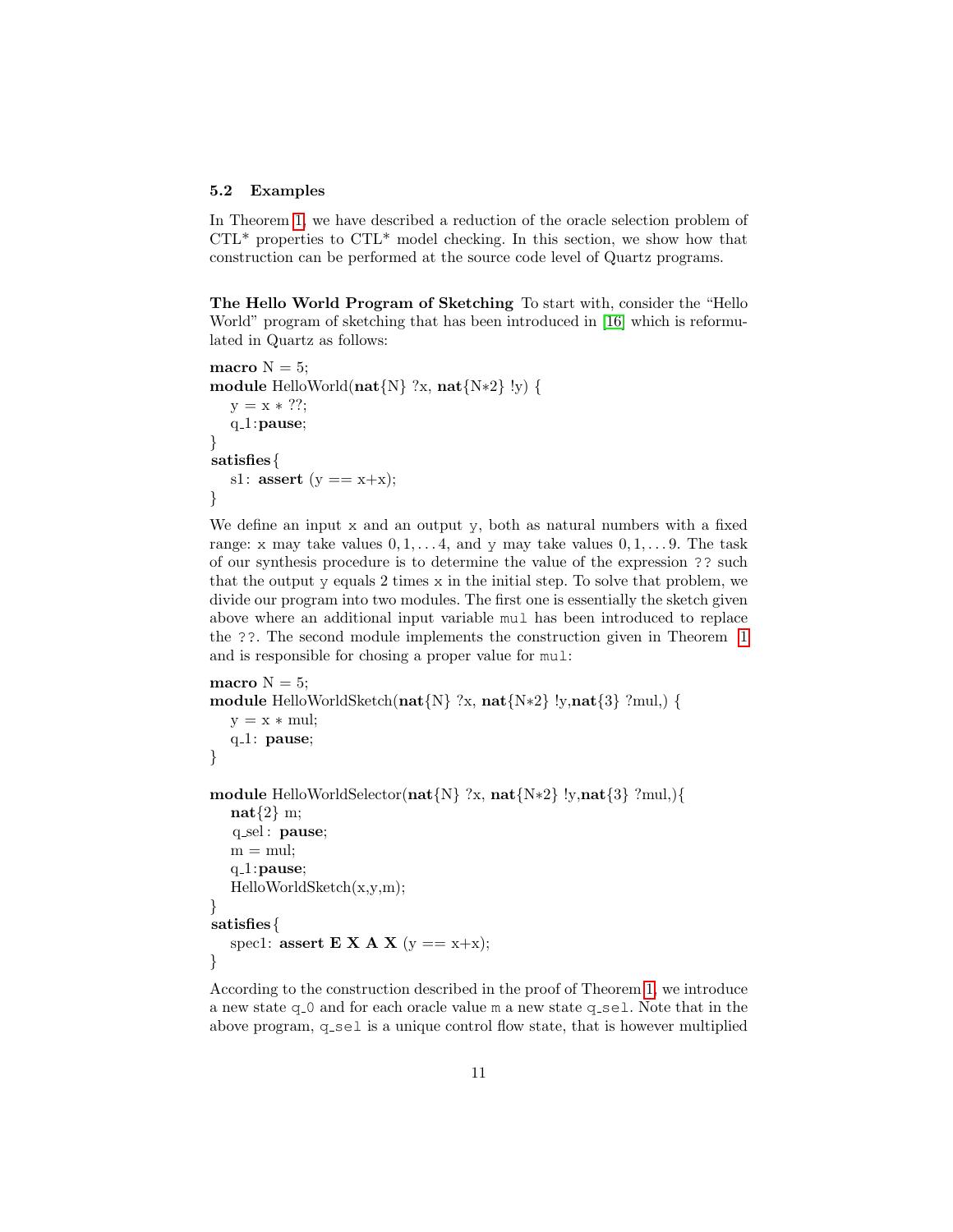with the possible data values that can be stored in the new local variable m. Note further that we have added a new input variable mul. The idea is that the environment is able to determine the input mul in every possible way that is consistent with its type, i.e., mul may have any of the values 0,1,2. The program takes only care of this value when the control flow is at the pause statement  $q=0$ , where the value of the input mul is stored in the local variable m. This local variable m is a memorized variable, and since there are no further assignments to m, this variable stores the value of the input variable mul at time  $t=1$ . Figure [2](#page-11-0) shows the Kripke structure of the modified program.



<span id="page-11-0"></span>Fig. 2. Kripke structure for the Hello World Example

In order to simplify the picture, we reduced N to 2 and additionally replaced each "don't care" variable with a  $\star$ . Hence, each state labeled with some  $\star$ represents more than one state. For example, we have two initial states, one labeled with  $x = 0$  and one with  $x = 1$ . As can be seen, this Kripke structure satisfies the modified specification: for all successor states of  $x = \star$ ,  $mul = 2, y =$  $0, s = 2$ , we have  $y == x + x$ . The idea behind this modified program is the same as in the previous section: In the selection state  $q$  sel, the internal variable  $m$ stores the values of mul. Afterwards, m will never change and therefore stores the implementation if one exists (note that since mul is a input variable, every possibility is considered by the model checker). From each of those selection states, all initial states of the original program are reachable. Since we fixed the value of m, we try, in principle, each possible strategy in parallel.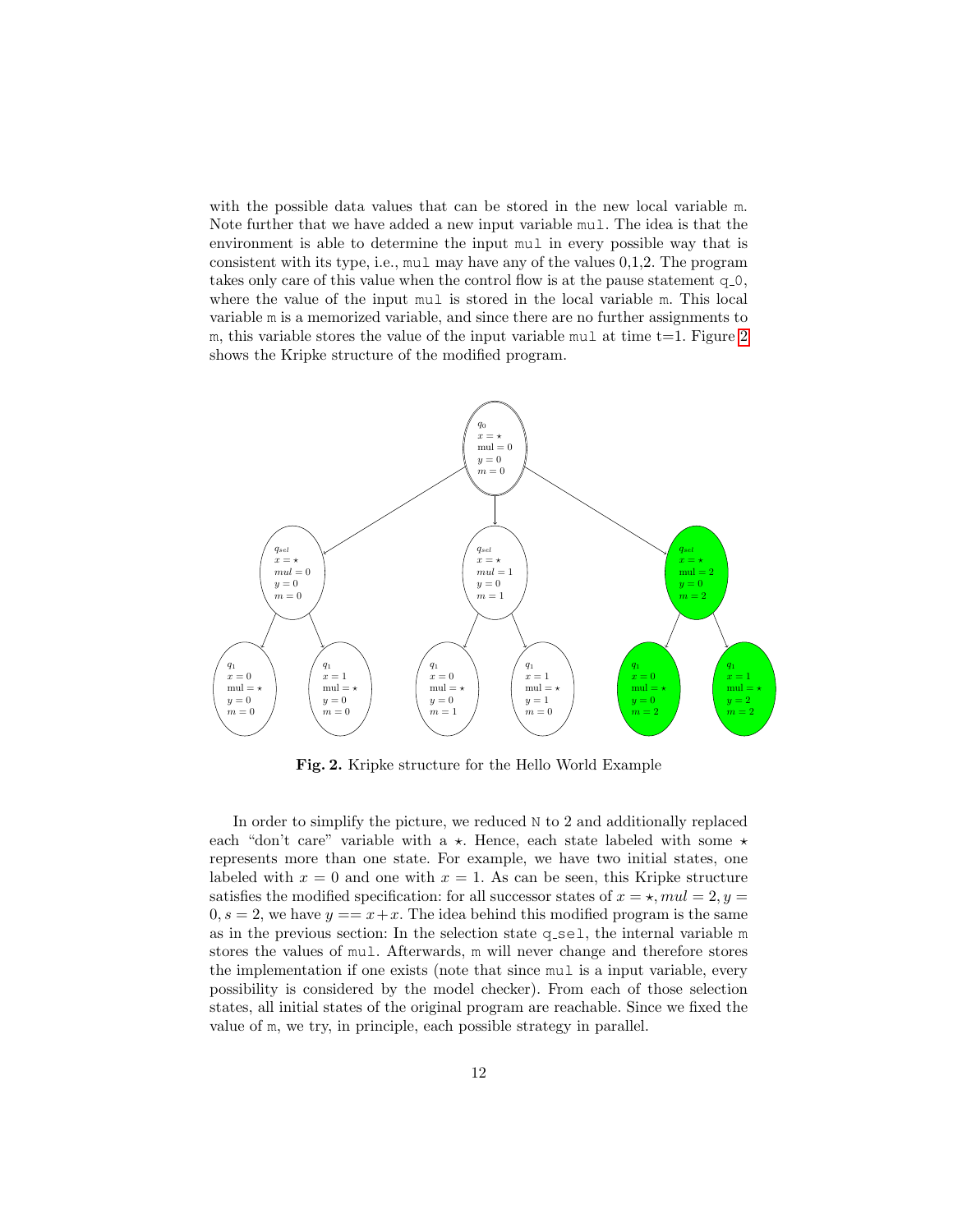It is not difficult to prove that the modifications we made lead to a program that is translated to an automaton whose corresponding Kripke structure is the result of the construction described in the proof of Theorem [1.](#page-2-1) Thus, we can easily perform the construction as a source code transformation which is very convenient since the Quartz compiler performs the remaining translation, and thus, the essential construction of Theorem [1,](#page-2-1) implicitly for us.

Checking this toy example with the model checker NuSMV is done in a couple of milliseconds and gives the correct result that the sketch can be completed to satisfy the specification. In order to actually synthesize a solution, all we have to do is to negate the specification. The values of each possible counterexample in the second state then determine a valid completion of the sketch.

```
macro M = 10;
macro N = 2;
module BinarySearchSketch([N]int{M} ?a, int{M} ?v, nat{N+1} i, ?sel, nat{1} \rightarrow? add,? sub) {
    nat\{N\} left, right, mid;
    left = 0;right = N - 1;
    i = N;
    while((sel ? left \langle right : left \langle =right) & i==N) {
        mid = (left + right) / 2;if(a[\text{mid}]< v)next(left) = mid + add;else if(a[mid]>v)
            next(right) = mid-sub;else // v has been found
            next(i) = mid;w: pause;
   }
}
module BinarySearchSelector([N]int{M} ?a, int{M} ?v, nat{N+1} i, \rightarrow?sel,nat{1}? add,? sub){
    bool s;
    nat{1} ad;nat{1} su;
    q_sel: pause;
    s = sel;ad=add;
   su=sub;
    q<sub>-1</sub>:pause;
    BinarySearchSketch(a,v,i,s,ad,su);
}
```
<span id="page-12-0"></span>Fig. 3. A Sketch for Binary Search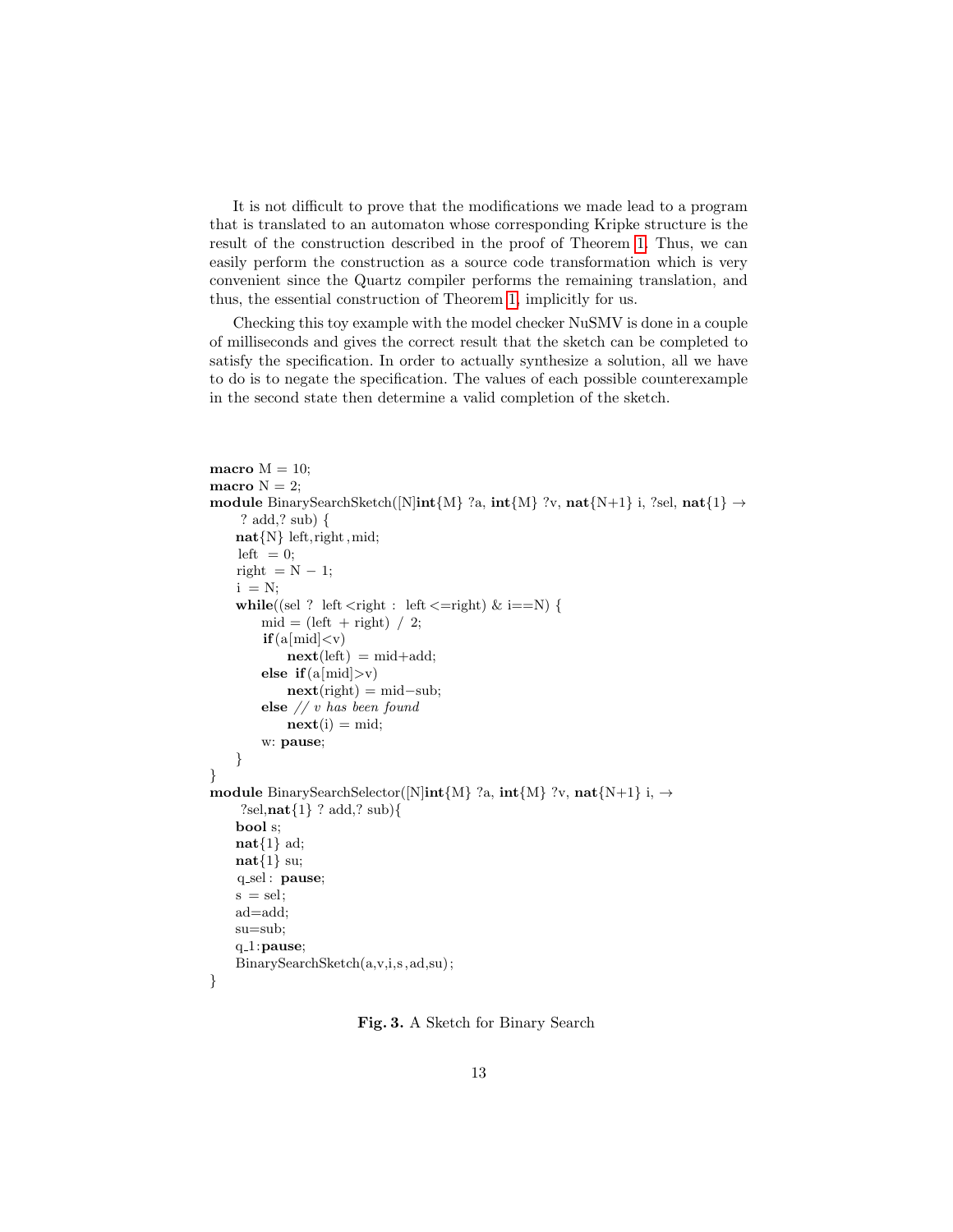A Sketch for Binary Search In a same way, we obtain a sketch for the binary search algorithm we considered in Figure [1.](#page-2-1) The result is shown in Figure [3](#page-12-0) where we replaced the problematic loop condition and the addition / subtraction of proper values by oracle variables. Again, those oracle variables are kept constant in a separate selector module so that we see how this principle "rewriting" on the source code level is performed. Solving the problem using NuSMV is done in under a minute and gives the correct values sel=false, add=1, sub=0.

macro  $N = 21$ ;

```
module SingleRowNIMSketch(
   nat\{N\} numA, numB,
   nat{N+1} matches,
   nat{5} modulus,
   bool turnA
) {
   turnA = true;matches = N;
   while(matches>0) {
       if(turnA) {
           numA = (matches % modulus);next(matches) = matches−numA;
           next(turnA) = not turnA;} else {
           if(0 \leq numB \& numB \leq = matches) {
              next(matches) = matches−numB;
              next(turnA) = not turnA;}
       }
       pause;
   }
}
satisfies {
  A always wins: assert E X A X A G (modulus>0 & (matches==0 -> \rightarrow!turnA);
}
```
<span id="page-13-0"></span>Fig. 4. A Sketch for the Single Row NIM Game

Single Row NIM Game In the single row NIM game, N matches are put on a desk. The game is played by two players A and B that take either 1,2, or 3 matches in alternating turns from this pile. The player who will take the last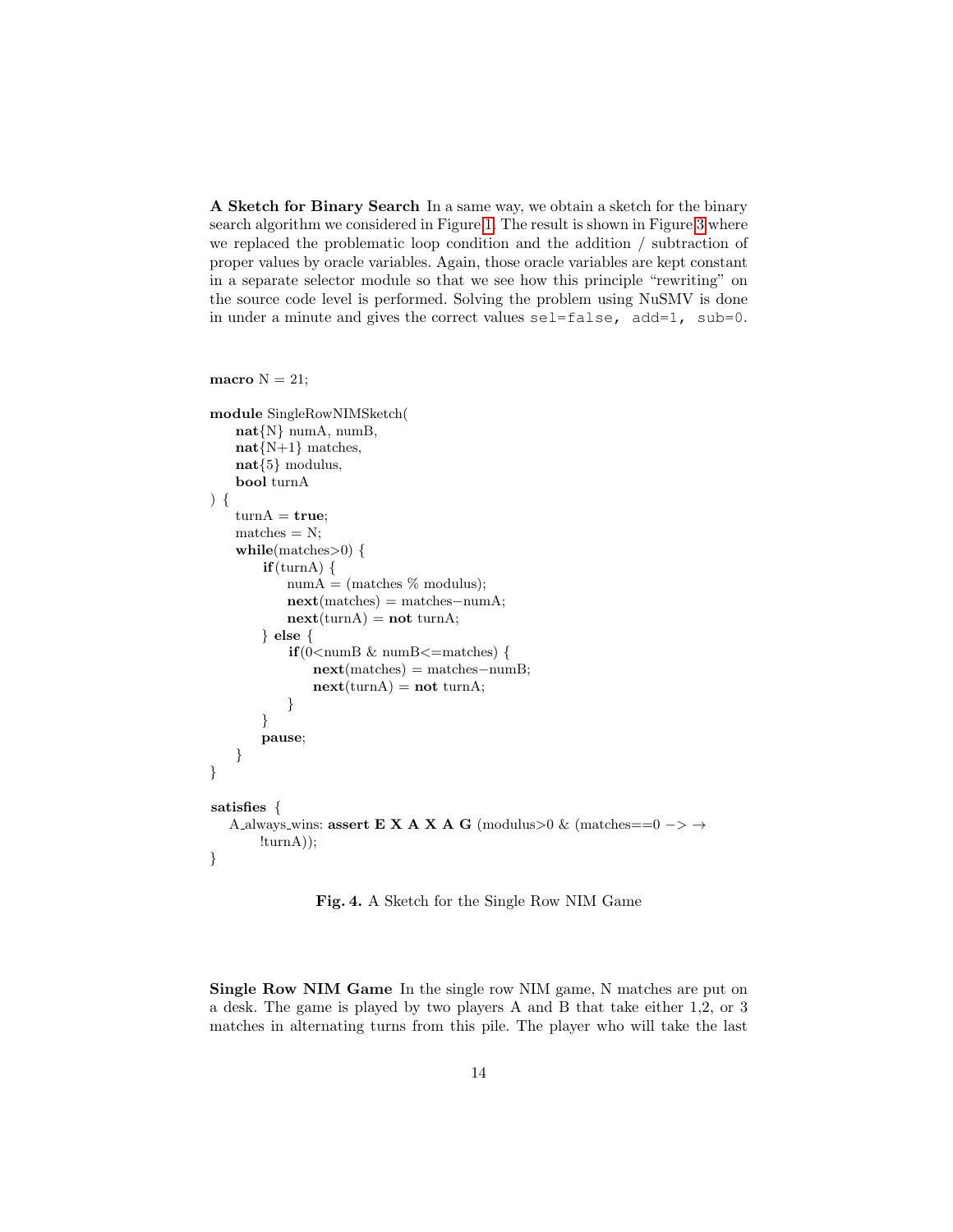match has won. It is well-known that there is a optimal solution: the strategy is to choose a number of matches such that the remaining matches is a multiple of four. This is always possible for player A if initially the number of matches is not a multiple of four. Otherwise, player B will have the winning strategy.

Now suppose a programmer remembers that the solution has to do with some modulo operation. So, he might propose the sketch given in Figure [4](#page-13-0) (where we omitted the selector module to safe space).

Notice that we have to additionally ensure that modulus>0 to ensure that player A selects a value in the range 1,2,3. Again, checking that there does exist a implementation is done in a couple of seconds using NuSMV and generated a valid implementation with modulus=4. To see that this is the correct solution, remember from our hint that the number of remaining matches must be a multiple of four. Hence removing (matches mod 4) piles ensures this invariant.

The Dutch Flag Problem Dijkstra presents the Dutch Flag Problem in [\[4\]](#page-17-17), we follow here the description given in [\[3\]](#page-17-11)): given an array of n pebbles, each of which is either red, white or blue, the algorithm must sort them in-place, in order of the colors in the Dutch flag: first red, then white, then blue. The algorithm may inspect at most one pebble at once and can only move the pebbles by swapping. A crucial constraint is that only a constant amount of storage can be used to remember the color of pebbles that have been examined.

We propose to use the sketch given in figure [5.](#page-15-0) The intended meaning of the variables is that i is the index-variable that is used to swap the array indices, all pebbles to the left of R are red and all pebbles to the right of B are blue.

There are two problematic program expressions: the first one is the loop condition while the second is when to increment i. We solve the problem using sketching by introducing two new oracle variables op loop and op inc that encode the right expression for the problematic cases. A natural guess would be that i should be incremented always. However, this is not true: whenever we found that position i contains a blue pebble, it is swapped with some other pebble from the right for which we have not yet determined the color. So it may be the case that we have to swap this pebble again. So can you imagine a right condition? With sketching, a programmer need not. He can simply let this hard work done by a computer as done in figure [5.](#page-15-0) The loop condition is not as problematic as the  $\pm$  increment condition, however looping until N-1 is not true: instead we have to loop until i>B, since otherwise we would overwrite the blue zone.

Solving this sketching problem is harder than the previously considered: it took approximately 12 minutes on a 3.0 GHz Quad Core Pentium Duo which is however still acceptable and indeed, NuSMV generated us the correct program expressions while  $(i \le B) \ \{ \ldots \}$  and if  $(a[i] != blue)$  next $(i) = i+1$ .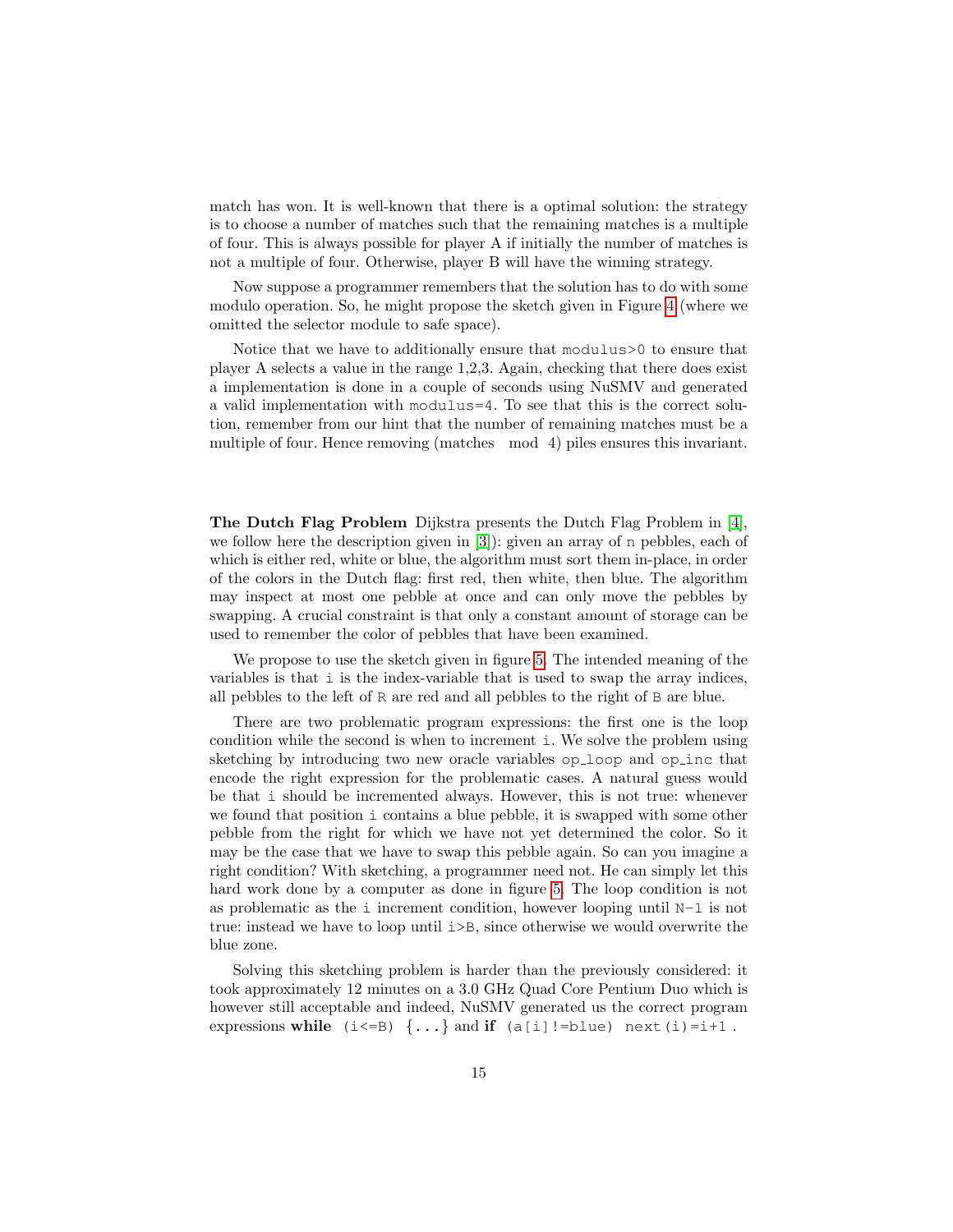```
macro red=0;
macro white=1;
macro blue=2;
```

```
macro N=10;
```

```
module DutchSketch ([N] nat{3} a,nat{3} op loop,nat{7} op inc){
   nat{N} i;
   nat{N} R;nat{N} B;
   i=0;R=0;B=N-1;while((op_loop==0) & (i \leq (N-1)) |
         (op\_loop == 1) & (i<=R)(op\_loop==2) & (i<=B)){
       if (a[i]=red) {
           next(a[i])=a[R];next(a[R])=a[i];next(R)=R+1;}
       else if (a[i]==blue){
           next(a[i])=a[B];next(a[B])=a[i];next(B)=B-1;}
       if (
           (op\_inc==0) |
           (opinc==1) & (a[i]==red)(op_inc==2) & (a[i]==white)(opinc==3) & (a[i]==blue)(opinc==4) & (a[i]!=red)(op\_inc==5) & (a[i]!=white)(op\_inc==6) & (a[i]!=blue))
           next(i)=i+1;pause;
   }
}
satisfies{
   correct: assert E X A XA F ((forall (i=0 .. (N − 2)) (( (a[i]==white) \rightarrow \rightarrow(a[i+1] == white) | (a[i+1] == blue)) &(a[i]==blue) \rightarrow a[i+1]==blue));
}
```
<span id="page-15-0"></span>Fig. 5. Dutch Flag Problem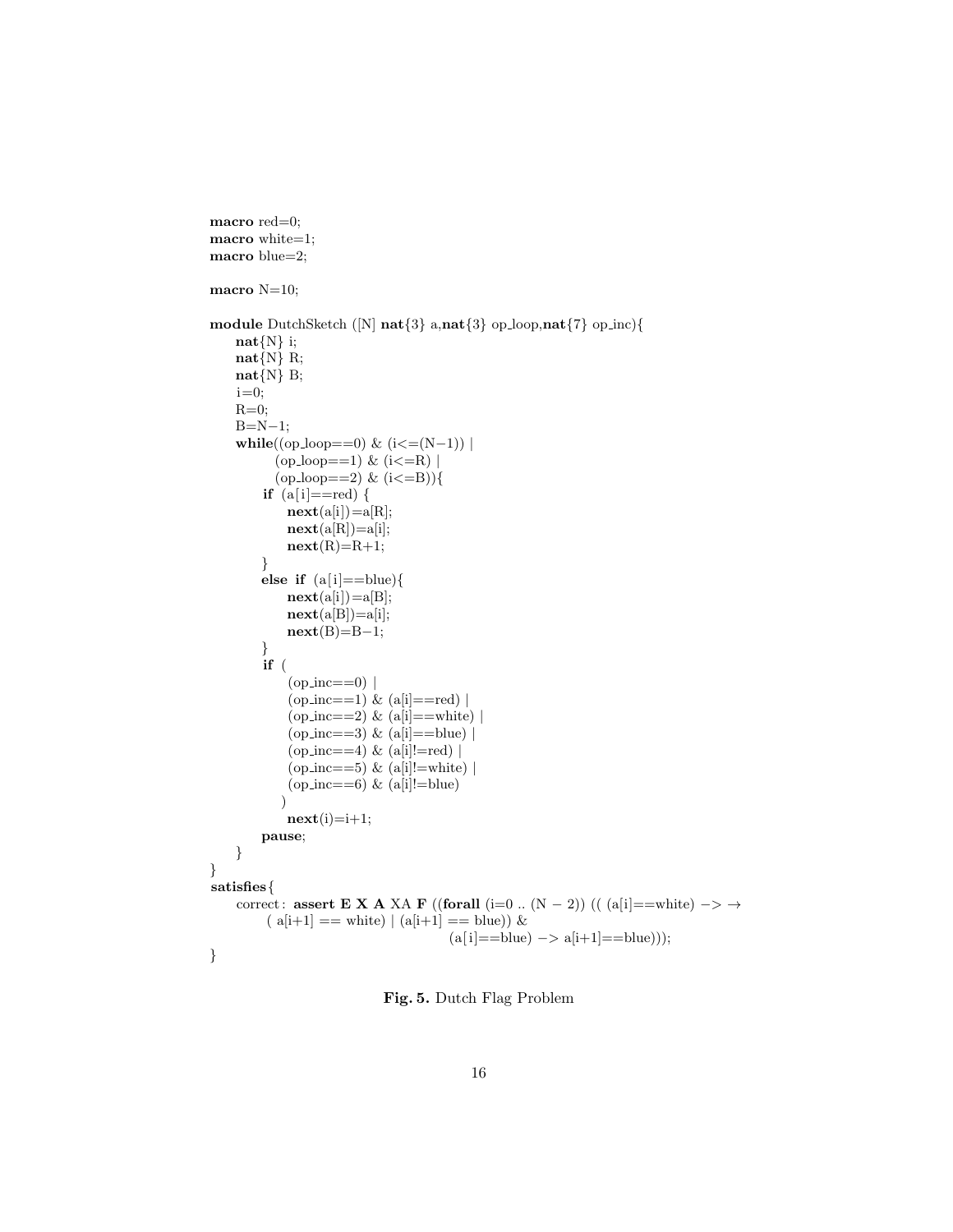# 6 Conclusions

We considered the problem how one can determine desired program expressions of a synchronous reactive program so that given temporal logic specifications in  $CTL^*$  are satisfied. We proved that the problem can be reduced to  $CTL^*$  model checking, so that we can employ model checkers for the solution of the obtained  $\text{CTL}^*$  model checking problems. We then have shown how the reduction to  $\text{CTL}^*$ model checking can be even performed at the source code level of programs so that existing compilers actually perform this construction for us. All that has to be done is to introduce a new control flow location q sel at the point of time where the choices for the oracle variables are made and these choices are stored in local variables at that position. These local variables are kept invariant in the following so that the right solution is stored in those local variables. Using stateof-the-art model checkers, we are then able to check whether a suitable choice exists, and if so, we can determine one by means of counterexample generation offered by model checkers.

Our work has been inspired by the sketching approach to program synthesis [\[16](#page-17-3)[,18](#page-17-4)[,17\]](#page-17-5) that describes how a partial finite program can be completed such that a specification is satisfied after termination of the program. However, in contrast to [\[16](#page-17-3)[,18,](#page-17-4)[17\]](#page-17-5), we consider reactive programs that have non-terminating behavior specified by temporal logic formulas which makes our problem harder than the one imposed in [\[16](#page-17-3)[,18](#page-17-4)[,17\]](#page-17-5).

As already mentioned, algorithms to compute solutions of infinite games like [\[7,](#page-17-6)[12](#page-17-7)[,11,](#page-17-8)[2](#page-17-9)[,10\]](#page-17-10) are able to deal with reactive systems and temporal logic specifications as well. However, the known approaches construct strategies represented as transition systems which do not allow one to easily derive the desired program expressions. Moreover, they allow the controller to make a different choice each time the expression is evaluated. In the binary search example, one could therefore use a different loop condition in each iteration, which is not useful for completing the program.

We therefore proposed an efficient solution to the automatic synthesis of program expressions that can be used to significantly simplify programming of difficult concurrent reactive programs. We see future work in two directions: the first direction is to define new language constructs that allow to automatically derive sketches. So instead of manually adding a oracle variable to encode different program expressions, we want the compiler to construct the expressions with the oracle variables based on more convenient expressions that only list the potential choices.

The more challenging future work is to develop new procedures so solve the sketching problem. It is well-known that SAT-based model checking procedures do often scale better in comparison to BDD-based model checking procedures. This is especially the case when there are many variables (which we introduce whenever many oracle variables are needed). A slightly modified bounded model checker may be a good starting point to simplify the problem so that on this simplified problem, BDD-based model checkers might succeed.